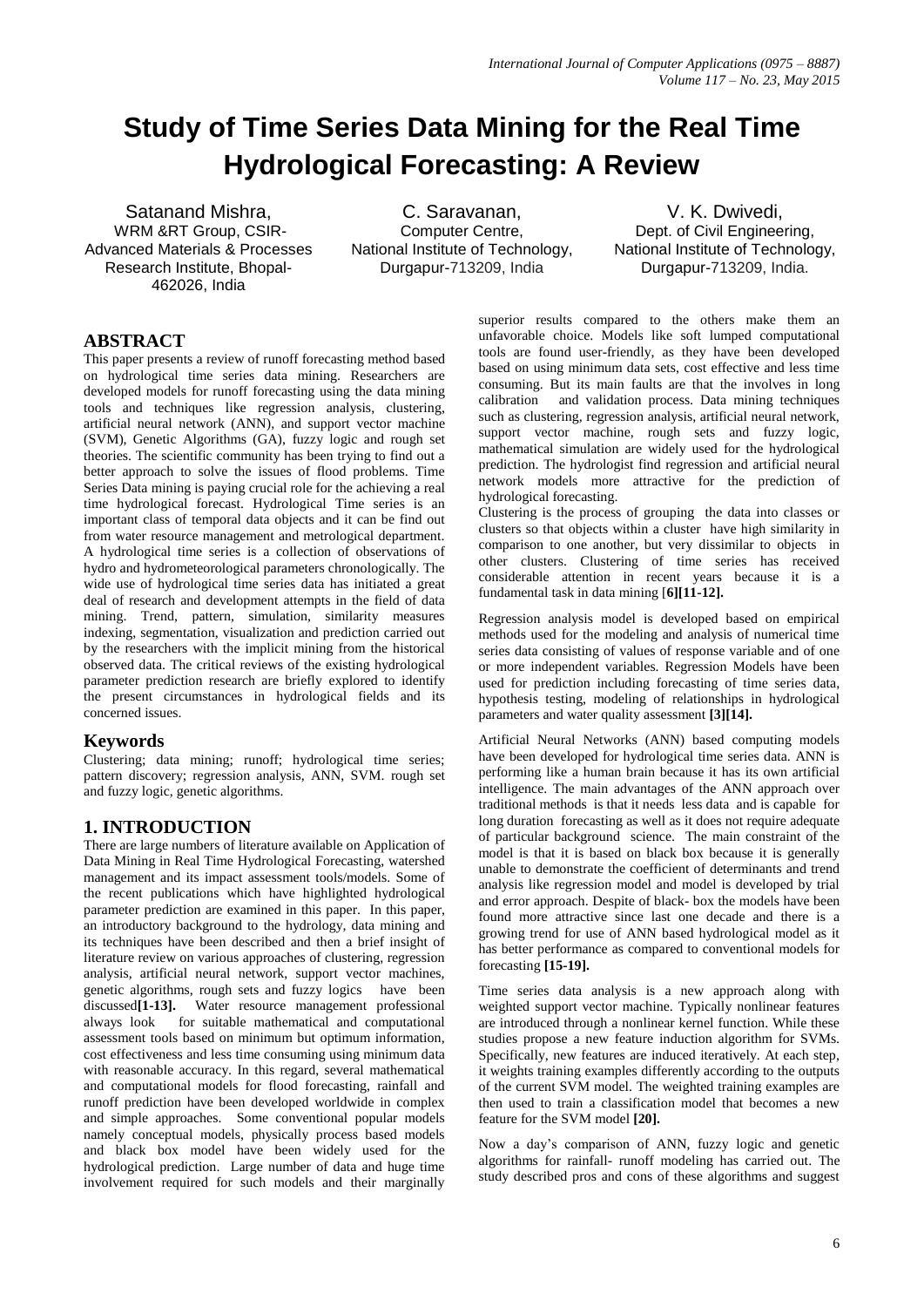framework of new algorithm for Rainfall runoff modeling. (**Patil et al, 2012)**

A review of relevant literatures has been done as a part of this work. The focus of the review has been to identify sources of information and techniques that would help for the development of a methodology for the hydrological prediction. This paper gives an overview of previous work done on related topic that provides the necessary background for the purpose of this research. The literature review concentrates on runoff prediction. Many models have been developed for forecasting the runoff. In spite of substantial efforts by hydrologist/scientist cannot yet make any accurate models for runoff predictions for the river Brahmaputra. The hydrological prediction literature contains many comparisons and evaluations of prediction algorithms. There are several literature reviews that focus on evaluation of rainfall, runoff and water level prediction algorithms based on gauge or sensor data and other measurements.

## **2. REVIEW OF CLUSTERING APPROACH FOR THE HYDROLOGICAL STUDY**

Hydrological forecasting is an important aspect of hydrological services on economy and society, especially making prediction of disastrous hydrological phenomena. Currently, the main applications of cluster algorithms in hydrological forecasting include rainfall monitoring, flood forecasting, and water quality monitoring, inflow and outflow calculation. The main clustering methods contain k-means method, hierarchical method, Similarity search, SOM method and FCM method **(Tian et al., 2014). Purviya R. Et al. (2014)** described clustering can be done by the different number of algorithms such as hierarchical, partitioning, grid and density based algorithms. This paper is original concerns in two main aspects. First, it provides an evolutionary algorithm for clustering starting from data mining mechanism, tasks and its learning. Second, it provides a taxonomy that highlights some very important aspects in the context of clustering algorithms, namely, hierarchical, partitional algorithms, density based, grid based and modelbased. Developing a hydrological model based on past records is crucial and effective in many water resources applications such as optimal reservoir operation, drought management, flood control, hydropower generation and sustainable development of watershed area, etc[13]. **Ramoni et al. (2000** presented a study on BCD, a Bayesian algorithm for clustering by dynamics. BCD is basically an unsupervised algorithms based on agglomerative clustering method. The clustering result is evaluated mainly by a measure of the loss of data information induced by clustering, which is specific to the proposed clustering method. They also presented a Bayesian clustering algorithm for multivariate time series [21]. The algorithm searches for the most probable set of clusters given the data using a similarity-based heuristic search method. The measure of similarity is an average of the Kullback–Liebler distances between comparable transition probability tables. **Van Wijk and Van Selow (1999)** analysed an agglomerative hierarchical clustering of daily power consumption data based on the root mean square distance. How the clusters distributed over the week and over the year were also explored with calendar-based visualization [**22]. Vlachos et al. (2003)** introducing a novel anytime version of k-Means clustering algorithm for time series. In this work we address these challenges by introducing a novel anytime version of k-Means clustering algorithm for time series. It is an approach to perform incremental clustering of time-series at various resolutions using the Haar wavelet transform. Using *k-Means*  clustering algorithm, for the next level of resolution, they modified the final centers at the end of each resolution as the initial centres **[23]. Li and Biswas (1999)** described a clustering methodology for temporal data using the hidden Markov model representation. The proposed continuous HMM clustering method can be summarized in terms of four levels of nested searches. The HMM refinement procedure for the thirdlevel search starts with an initial model configuration and incrementally grows or shrinks the model through HMM state splitting and merging operations. They generated an artificial data set from three random generative models: one with three states, one with four states, and one with five states, and showed that their method could reconstruct the HMM with the correct model size and near perfect model parameter values.[24]. **Wei T. et al., (2014)** described **c**luster analysis techniques in data mining play an important role in the study of meteorological applications. **Warren Liao T., (2005)** presented the basics of time series clustering are presented, including general-purpose clustering algorithms commonly used in time series clustering studies, the criteria for evaluating the performance of the clustering results, and the measures to determine the similarity/dissimilarity between two time series being compared, either in the forms of raw data, extracted features, or some model parameters. There seems to be an increased interest in time series clustering as part of the effort in temporal data mining research. Clustering is necessary when no labeled data are available regardless of whether the data are binary, categorical, numerical, interval, ordinal, relational, textual, spatial, temporal, spatio-temporal, image, multimedia, or mixtures of the above data types **[25].**

Uncertainties in climate change and human activities have great impacts on water resources. It mainly includes rainfall change, runoff decrease, flood disaster and so on. Thus, the reasonable configuration and integrated planning of water resources are important parts of the water resources management. Clustering algorithms classify different watersheds with similar hydrological characteristics. Changes of precipitation, basin evaporation and snow density under certain climatic conditions, have been studied. At present, the clustering methods in this field contain the k-means, hierarchical method, SOM method and FCM method.

In view of the clustering algorithms, k-means and hierarchical methods are widely used in hydrological applications mentioned above for their typicality and distinct advantages.

#### **3. REVIEW OF RAINFALL –RUNOFF MODELING BASED ON REGRESSION APPROACH**

Adequate literature is available on stochastic modeling. Generally, the rainfall-runoff forecasting model needs to fulfil four principles: parsimony, modesty, accuracy and testability (Abrahart and See, 2000). It is obvious that a large number of models have been developed and used both as research and as operational tools **[26].** The most widely-applied procedure for hydrological regionalization applied to date has been the socalled Method of Residuals, in which the classification and modeling are carried out simultaneously, with the appropriate models being developed by application of MLRA. The hydrological index variable (quantile) is regressed upon catchment and rainfall characteristics for the whole data set. The residuals, i.e. the differences between the observed and computed values of the index variable, are plotted geographically in order to identify groups of these differences that are similar in both magnitude and sign and can therefore be regarded as a sub-region; and the regression analysis is repeated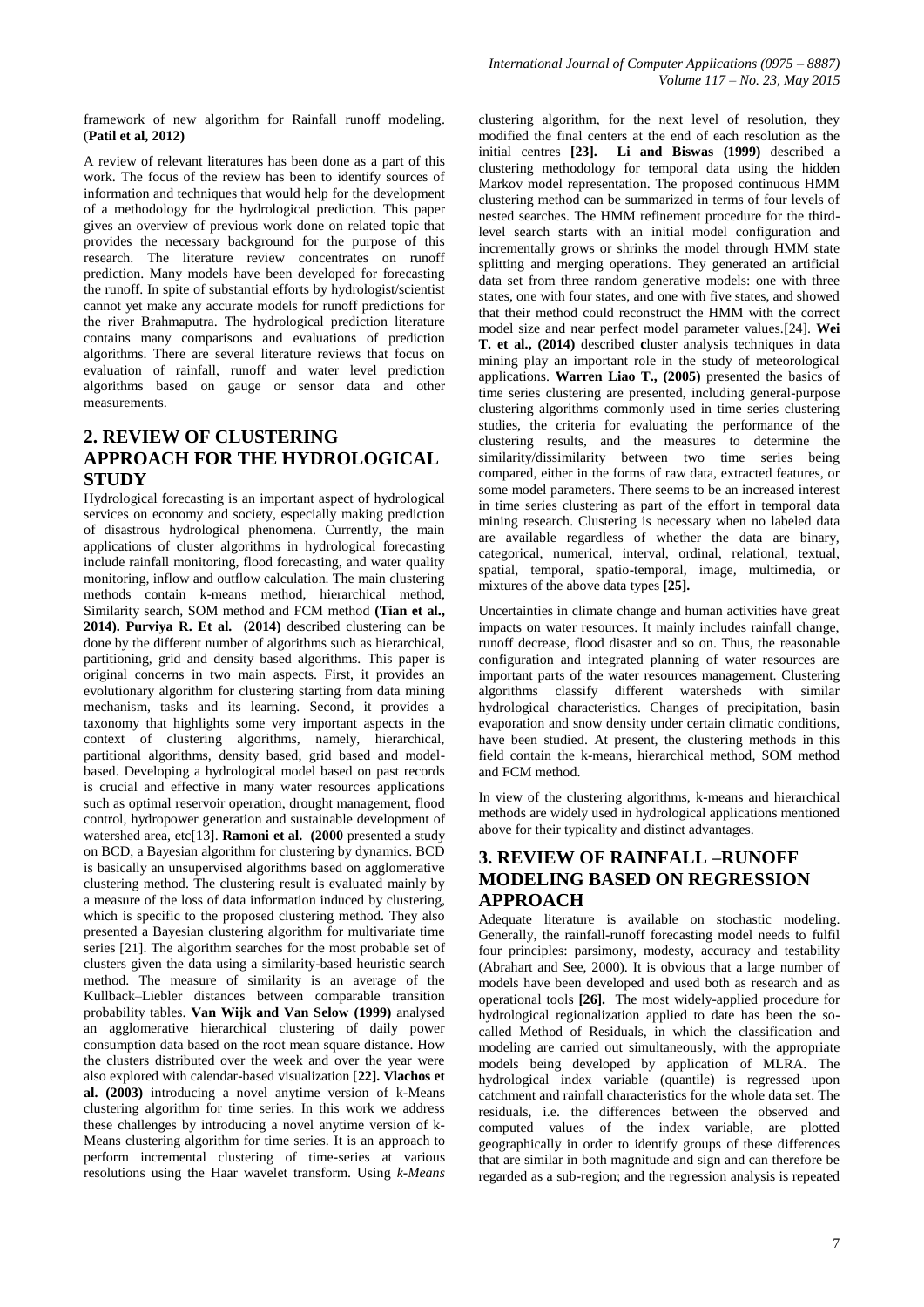for the sub-regions identified and then generalized across the whole catchments**[27]. P. P. Mujumdar** *&* **D. Nagesh Kumar (1991)** investigated ten candidate models of the Auto-Regressive Moving Average (ARMA) family for representing and forecasting monthly and ten-day streamflow in three Indian rivers namely Cauvery, Hemavathy and Malaprabha. They used Minimum Mean Square Error (MMSE) and Maximum Likelihood (ML) criteria for selection of best models for forecasting and representation of data respectively. The validation criteria of selected are based on the significance of the residual mean, significance of the periodicities in the residuals and significance of the correlation in the residuals. Based on the ML criterion ARMA(4,0), ARMA(2,1) and ARMA(3,1) are developed for the synthetic generation of the three monthly series of the Rivers Cauvery, Hemavathy and Malaprabha, respectively. While the ARMA (4,0) model is selected for the ten-day series of the Malaprabha River. The MSE value is minimum of ARMA (1, 0) model in all the cases studied and is recommended for use in forecasting flows one time step ahead. Validations tests revealed that the models selected by the two criteria pass all the tests and hence these models are recommended for use in practice for the three rivers **[28].**

**Wang, Wen-Chuan, et al (2009)** autoregressive movingaverage (ARMA) models, artificial neural networks (ANNs) approaches, adaptive neural-based fuzzy inference system (ANFIS) techniques, genetic programming (GP) models and support vector machine (SVM) method are presented by authors to examined the long-term observations of monthly river flow discharges [29]. **P.E. Naill and M. Momani (2009)** used Box-Jenkins methodology to build ARIMA model for monthly rainfall data taken for Amman airport station for the period from 1922-1999 with a total of 936 readings. In their research, ARIMA (1, 0, 0) (0, 1,1) 12 model was developed. This model is used to forecasting the monthly rainfall for the upcoming 10 years to help decision makers establish priorities in terms of water demand management [30]. **Kothyari et al. (1997)** studied rainfall and temperature (i.e., long-term monsoon rainfall, number of rainy days during the monsoon season, and annual maximum temperature) from three stations at Agra, Dehradun and Delhi for evaluating the changes in regimes in the upper and middle parts of the Ganga basin in northern India [31]. **Makridakis S. and Hison M.** presented various aspects of the Box-Jenkins methodology to ARMA models in this paper. The major concern of this study is to identify the post sample forecasting methods and improve the accuracy in order to ascertain static form of data[30]. **Boudaghpour, S. et al (2014)** explain the stochastic AR (1) and AR (2) models which used for the case study of TSS in Lighvan Chia basin. They further coupled four autoregressive moving average models including, ARMA (1,1), ARMA (2,2), ARMA (1,2) and ARMA (2,1). The results of AR (1) and AR (2) models showed almost a perfect match between measured and the calculated values of TSS among these models. As a results, the AR (1) models are introduced to assess and predict the volume of TSS and sediments with satisfactory achievements **[32]. Tesfaye, Y. G. et al. (2006)** introduced the model identification and simulation techniques which have developed based on a periodic autoregressive moving average (PARMA). The purpose is to capture the seasonal variations in river flow statistics. The innovations algorithm is used to obtain parameter estimates. The model is then tested to monthly flow data for the Fraser River in British Columbia .A cautious look over statistical analysis of the PARMA model residuals, including a truncated Pareto model for the extreme tails, generate a realistic simulation of these river flows **[33]. Musa, J. J., (2013)**, a stochastic approach is presented by an Autoregressive Moving Average model (ARMA). Autoregressive (AR) model, Autoregressive Moving Average (ARMA) model and Autoregressive Integrated Moving Average (ARIMA) model are used to analyse 22 years (1990- 2011) observations of flow discharge from the Meteorological Station at Shiroro **[34]. Toth, E. et al. (2000)**, in their study only rainfall depths is used as only input data by which they tried to compares the accuracy of the short-term rainfall forecasts obtained with time-series analysis techniques. Linear stochastic auto-regressive moving-average (ARMA) models, artificial neural networks (ANN) and the non-parametric nearest-neighbours method techniques are used for developing model on the Apennines Mountains, Italy. The study analyses and compares the relative advantages and extent of each timeseries analysis technique, used for predicting rainfall forecasts for lead-times varying from 1 to 6 h. The results indicate ANN techniques are mere accurate than the ARMA and nearestneighbours method **[35]. Chakraborty, S. et al., (2013)** conducted a study to develop a stochastic time series model, capable of prediction of rainfall and runoff. The watershed they had been chosen for study was Kelo watershed of Mahanadi river basin of Chhattisgarh state, India. Six years data of rainfall and runoff of the watershed was collected and used for the development of model. They were tried Autoregressive (AR) models of order 0,1 and 2. The goodness of fit and adequacy of models were tested by Box- Pierce Portmanteau test, Akaike information Criterion and by comparison of historical and generated data correlogram **[36].**

# **4. REVIEW OF RAINFALL –RUNOFF MODELING BASED ON ANN APPROACH**

The artificial neural network (ANN's) models are powerful prediction tools for the relation between rainfall and runoff parameters. The results will support decision making in the area of water resources planning and management. The use ANN's of is becoming increasingly common in analysis of hydrological and water resources problem. The ANN was developed and used to model the rainfall-runoff relationship for various catchments. It is also helpful in urban planners and managers undertake the necessary measures to face the bad predictions. It has great advantage to avoid losses in public and private properties, health and ecological hazards that are likely to occur due to floods. The ANN models have been used in various aspects of science and engineering applications because of its ability to model both linear and nonlinear systems without the need to make any assumptions like most traditional statistical approaches. The ANN is widely used in river flow prediction, river flood prediction, water quality parameter prediction, rainfall-runoff process, evaporation etc time series prediction. For the hydrological applications, a multilayer feed-forward backpropagation algorithms is used. It is a set of a large number of interconnected nodes, arranged in an input layer, an output layer and one or more hidden layers. The transfer function selected for the network was the sigmoid function **[4].** In this section the potentially very powerful data mining tool artificial neural network and its various approaches discussed.

# **4.1 Neural network based on** B**ack Propagation Approach**

Back propagation is a common method to train an Artificial Neural Network. The objective of training is to find the set of weights between neurons that determine the global minimum of error function. The Back propagation algorithm is used in layered feed forward ANNs. Signals are forwarded from one layer to other layer and errors are propagated backwards The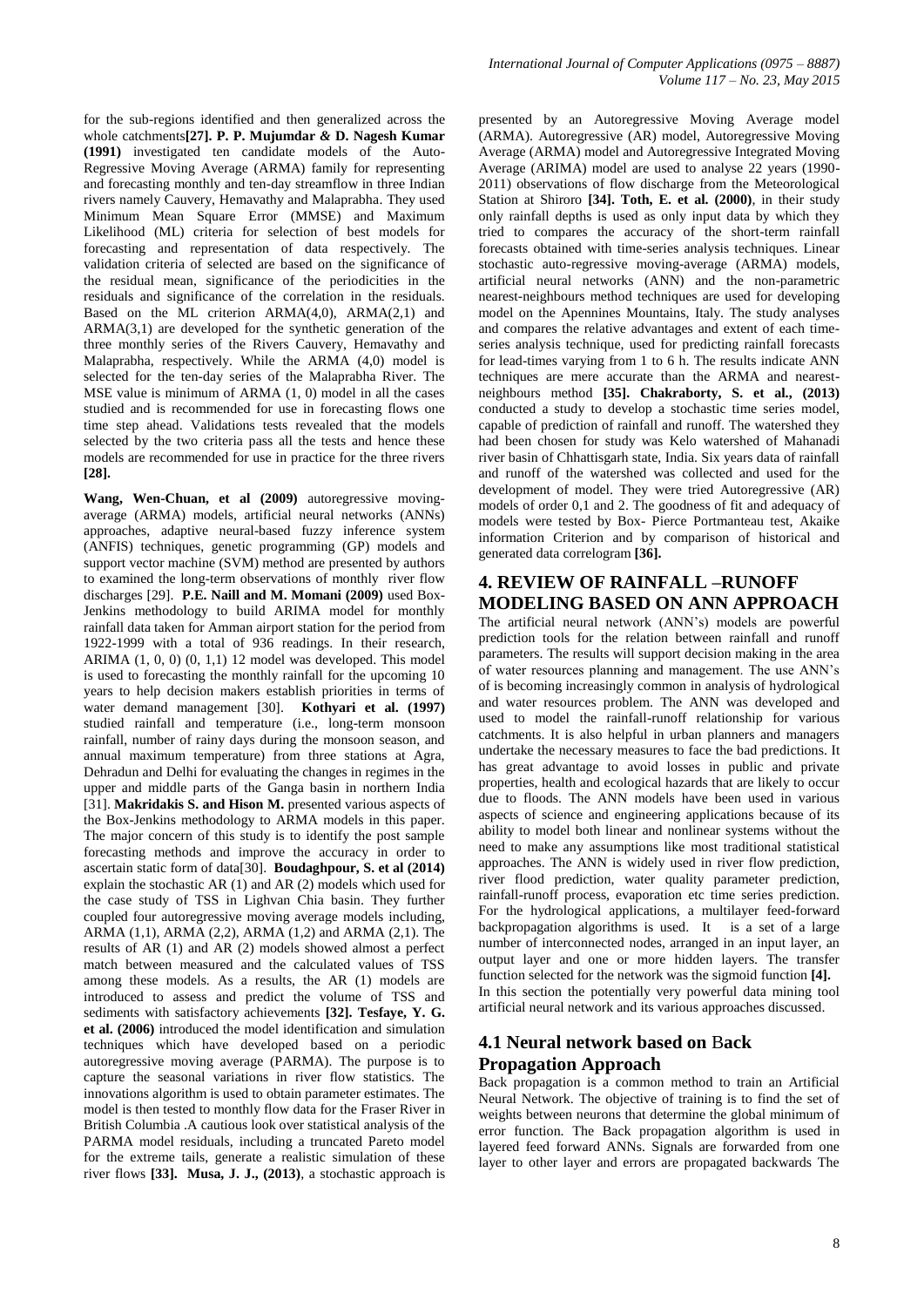main idea of the Back propagation algorithm is to minimize this error, until the ANN learns the training data.

**Abhishek et. al. (2012)** estimated average rainfall using back propagation algorithm along with the multilayered artificial neural network. By using artificial neural network model two phases of learning cycle, one to propagate the input pattern through the network and other to adopt the output by enhancing the weights in the network have been analyzed. It is found that as the number of neurons increases in an ANN, the MSE decreases and BPA is the best algorithm out of the three tested **[15]. Adamowski, J. and Karapataki, C. (2010)** compared three different type artificial neural network and multiple linear regression model for peak weekly water demand forecasting. 20 Levenberg-Marquardt artificial neural network models, 20 resilient back-propagation ANN models, and 20 conjugate gradient Powell Beale ANN, 20 multiple linear regression models, models were developed and their relative performance was compared .This study indicated ANN method was a more accurate prediction method with respect to other conventional data mining approaches[**17]. Adamowski (2008)** compared multiple linear regression, time series analysis and artificial neural networks as techniques for peak daily water demand forecast modelling. **[18]. Agarwal, A., and Singh, R. D. (2004)**  have developed a Multi-layer back propagation artificial neural network (BPANN) model to simulate rainfall-runoff process **[31].** An emerging field of research characterized by a wide variety of techniques for the application of rainfall-runoff modelling and flood forecasting using ANN has been discussed. This review underline the need for clear guidance in current modelling practice, as well as the analogy of ANN methods with more conventional statistical models **[37].** A depth discussion of the development and application of artificial neural networks to flow forecasting in two flood prone UK catchments using real hydrometric data carried out. The results obtained for validation forecasts were of comparable quality to those obtained from operational systems for the River Amber. The strength of the ANN to adjust with missing/nullified data and to "learn" from the event currently being forecast in real time makes it an appealing alternative to conventional flood forecasting models **[38]. Devi, C. J. et. al. (2012)** present a neural network-based algorithm for predicting the temperature. **[37]. Edossa and Babel** have been modelled a nonlinear stream flow forecasting modelling technique along with ANN for study the drought forecasting. In this available dataset was divided into two independent sets using a split sampling tool of neural network software. The stream flow predicted using the model on weekly time step compared with the major stream flow during the validation period **[39]. Hsieh et. al.** investigated the prediction system with single-point river stage, upstreamdownstream river flow forecasting, and rainfall-runoff hydrological process [**40]. Kumar and Yadav (2013)** have been introduced ANN as one of most important modern tool used for data processing and hydrological forecasting. Feed forward neural network trained with Levenberg-Marquardt back propagation algorithm for rainfall forecasting. The regression coefficient was measured for accuracy of developed model **[41].**

**Kumarasiri, A. D., and Sonnadara, U. J. (2008)** have been attempted to implement both short term and long term forecasting with the help of feed forward back propagation artificial neural network for daily occurrence and annual depth of rainfall at a single meteorological station. Two neural network models were developed and trained with back propagation algorithm for one day ahead and one year ahead prediction **[42]. Luc, K. C. et.al. (2001)** presented the results of a study investigating the application of ANNs to forecast the spatial distribution of rainfall for an urban catchment. Artificial neural network technique is used for rainfall forecasting. Three different type of ANNs ( MLFN, PRNN, TDNN ) were developed and their performance are compared. All three networks had comparable performance when they were developed and trained to reach their optimal complexities **[43].**

This research evaluated the capacity of ANNs to model with accuracy the monthly rainfall-runoff process **[44].** A survey of 43 papers handling with the implementation of neural network models for the forecasting and prediction of water resources variables is undertaken with respect of the modelling process adopted**[45]. Minns, A.W. and Hall, M.J.** developed a ANN model for rainfall runoff forecasting. ANN model is trained with back propagation algorithm. The application of different standardization factors to both training and verification sequences have underlined the importance of such factors to network performance **[46]. Mittal et. al. (2012)** proposed a Dual Artificial Neural Network, to improve the model performance in terms of extreme values. Proposed model performance compared with feed forward ANN and extracted result indicate that D-ANN model perform better than FF-ANN model [19]. **Mutlu et. al.** (2008) presented an evolution to use of ANN models to forecast daily flows at multiple gauging station in Eucha watershed. In this study the MLP and radial basis feed forward neural network (RBFNN) were developed and their abilities to predict stream flow were compared **[47].** The performance analysis of the neural network is compared with the statistical technique of synthetic inflow generation **[48]. Riadet.et. al**. (2004) developed an ANN model to analyze the rainfall runoff relationship. Multilayer perceptron neural network based model is more confined to predict river runoff than classical regression model **[49]. Sarkar A. and Kumar R. (2012)** examined the study to model the event based rainfall runoff process. A case study has been done to develop event based rainfall runoff model for the basin to simulate the runoff. Obtained result demonstrates that ANN model are able to provide a good simulation for event based forecasting **[50].** A performance comparison of three artificial neural network techniques for adding simulated river flows, based on three different neural network structures has been done. These network structures are: the radial basis function neural network (RBFNN), the simple neural network (SNN), and the multilayer perceptron neural network (MLPNN)**[51]. Sharda et. al. (2006)**  analyzed three hilly micro watersheds to assess the impact of morphological characteristics on water flow. To predict runoff and base flow, a artificial intelligence model is developed using multivariate adaptive regression splines method. The predicted value from proposed model found good and it is observed that MARS model have good capability to simulate runoff in hilly area **[52].** A wide variety of standard statistical performance evaluation measures were employed to evaluate the performance of various ANN models **[53]. Wu et. (2005)**  demonstrated an application of ANN for runoff and stream flow forecast. **[54].**

#### **4.2 Regression Based Neural network Approach**

The general regression neural network (GRNN) is a one-pass learning algorithm with a highly parallel structure **[52].** The GRNN is used for estimation of continuous variables, as in standard regression techniques. It is related to the radial basis function network and is based on a standard statistical technique called kernel regression. The algorithmic form can be used for any regression problem in which an assumption of linearity is not justified. **Cigizoglu, H. K. (2005)** employed an ANN algorithm, generalized regression neural network (GRNN), in monthly mean flow forecasting**[55]. Cigizoglu, H. K. and Alp,**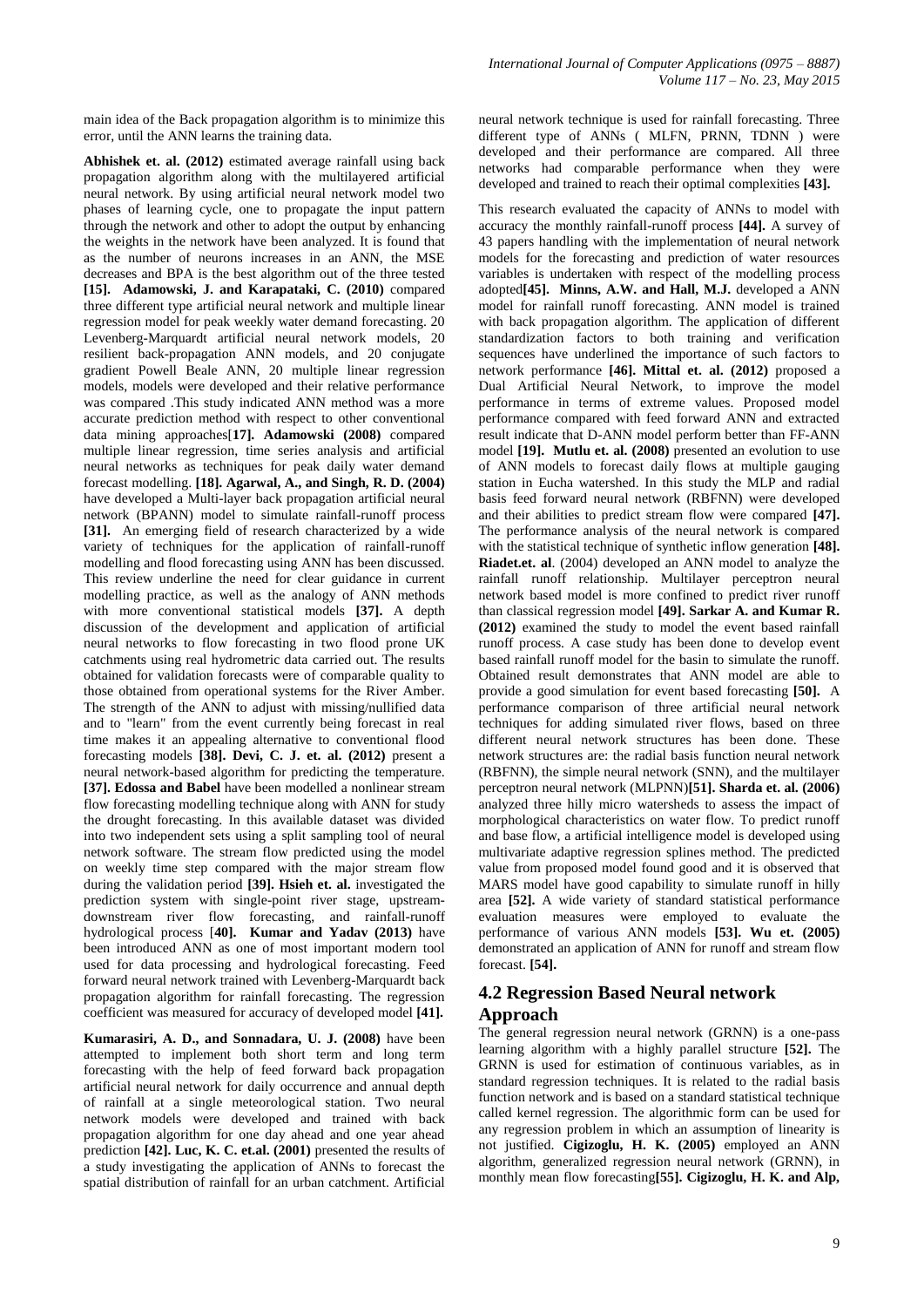**M. (2006)** deployed generalized regression neural network (GRNN) for river suspended sediment estimation **[56]. Dreiseitl, S., and Ohno-Machado, L., (2002)** encapsulate the similarities and difference between logistic regressions, artificial neural network and compared their performance with other conventional machine learning algorithm. On the basis of comparison ANN and logistic regression found better than the conventional machine learning algorithm until newer machine learning algorithms, such as support vector machines and other kernel-based algorithms, can prove to be significant **[38]. Koutsoyiannis, D. (2007)** discussed the research paper, generalized regression neural network for evapotranspiration modeling**[57]**. **Kisi, O. (2006)** investigated the ability of generalized regression neural networks technique in evapotranspiration (ET0) modelling obtained using the FAO Penman-Monteith (PM) equation. The performance of GRNN model was compared to the empirical model using mean square error, mean absolute error. Result obtained based on comparison shows that GRNN model strongly employed in evapotranspiration modelling **[58]. Specht, D. F.** describes a new network that provides estimates of continuous variables and converges to the linear or nonlinear regression surface. The proposed memory based general regression neural network (GRNN) features fast learning that does not require an iterative procedure, and a highly parallel structure. It can be used for prediction, modelling, mapping, and interpolating or as a controller. The algorithmic form can be used for any regression problem in which an assumption of linearity is not justified. **Wang, Z. L. and Sheng, H. H. (2010)** introduces the application of generalized regression neural network (GRNN) model to forecast annual rainfall. The result of proposed method is compared with the back propagation neural network and regression analysis method. Compared with the traditional linear model and BP neural networks, the GRNN has smaller prediction error. The results and accuracy of GRNN model comes better than that of BP neural network for annual rainfall **[59].**

#### **4.3 Wavelet Neural Network Based Approach**

In this section, presented a neural network technique combined with wavelet analysis. Wavelet analysis is employed to preprocess the data **[60].** The wavelet decomposition of nonstationary time series into different scales provides an interpretation of the series structure and extracts the significant information about its history, using few coefficients. For these reasons, this technique is largely applied to times series analysis of non-stationary signals. **Adamowski, J. and Sun, K. (2010)**  proposed a method, for flow forecasting applications in nonperennial rivers in semi-arid watersheds which is based on coupling discrete wavelet transforms (WA) and artificial neural networks (ANN) techniques**[61]. Adamowski, J. et. al.(2012)**  developed three model; multivariate adaptive regression spline (MARS), wavelet transform artificial neural network (WA-ANN), and regular artificial neural network (ANN) for runoff forecasting applications **[62].** 

**Adamouski, J. and Chan, H. F. (2011)** described a new approach based on pairing discrete wavelet transforms (WA) and artificial neural networks (ANN) for groundwater level forecasting[8]. **Adamowski and Belayneh (2012)** compared the effectiveness of three data-driven models for forecasting drought conditions in the Awash River Basin of Ethiopia **[64]. Campisi-Pinto, S. et. al. (2012)** introduced a new hybrid approach which is the combination of wavelet-denoising and back-propagation artificial neural networks (ANNs) for urban water demand forecasting. The proposed model performance were compared with non-coupled ANN and Linear Multiple Regression models**[65]. Cannas B. et. al. (2005)** applied neural network and wavelet analysis to predict the hydrologic behaviour of the runoff. In this research paper data is preprocessed for neural network input and output using continuous and discrete wavelet transforms. Proposed approach is compared with ANN. comparison result showed that the networks trained with pre-processed data perform better than the networks trained with undecomposed noisy raw signals **[60].** 

**Partal, T. and Cigizoglu, H.K. (2009)** proposed a wavelet– neural network method to predict the daily precipitation from meteorological data. wavelet neural network is a integtration of discrete wavelet transform (DWT) and artificial neural networks (ANN) **[66].**

**Ramana, R. V. et. al. (2013)** combined the wavelet technique with Artificial Neural Network (ANN) for rainfall prediction **[67]. Santos and Silva (2012)** proposed a new wavelet and artificial neural network hybrid model for daily stream flow forecasting**[68]. Wei, S. et. al. (2013)** introduced a waveletneural network (WNN) hybrid modelling approach for monthly river flow evaluation. This proposed approach combines discrete wavelet multi-resolution decomposition and a back propagation (BP) feed-forward multilayer perceptron (FFML) artificial neural network (ANN). The Bayesian regularization and Levenberg-Marquardt algorithm were use to perform the network modelling. The results from WNN hybrid model was compared with single ANN model. The comparison shows that WNN hybrid model perform better than the single ANN model **[69].**

## **5. REVIEW OF RAINFALL –RUNOFF MODELING BASED ON A SUPPORT VECTOR APPROACH**

Rainfall-runoff simulation and prediction in watersheds is one of the most important tasks in water resources management. In this research, an adaptive data analysis methodology, ensemble empirical mode decomposition (EEMD), is presented for decomposing annual rainfall series in a rainfall-runoff model based on a support vector machine (SVM) **[104].**

## **5.1 Support Vector Machine in Linear Regression**

Support vector machine is based on the theory of statistical learning and structural risk minimization. In this learning by the help of support vectors a linear discriminant function separating two classes has been built **[38].** For nonlinear class of problem, either penalty for misclassification can be introduced or nonlinear mapping into a space of higher dimension can be performed by the help of different Kernel functions **[70].** Vapnik theory plays a significant role in generalized implementation of support vector machine and for the statistical characteristics of generated input and formulated machine learning model. The potentially very powerful data mining tool as a support vector machine and its various approaches discussed here. Some introductory background of support vector machines based on least square and hybrid model based support vector machine approaches for the hydrological parameter prediction is carried out.

# **5.2 Support Vector Machine Based Approaches**

Support vector machine (SVM) was first practically come into existence in 1992, by Boser, Guyon, and Vapnik in COLT-92. SVMs are a set of uniquely related supervised learning concepts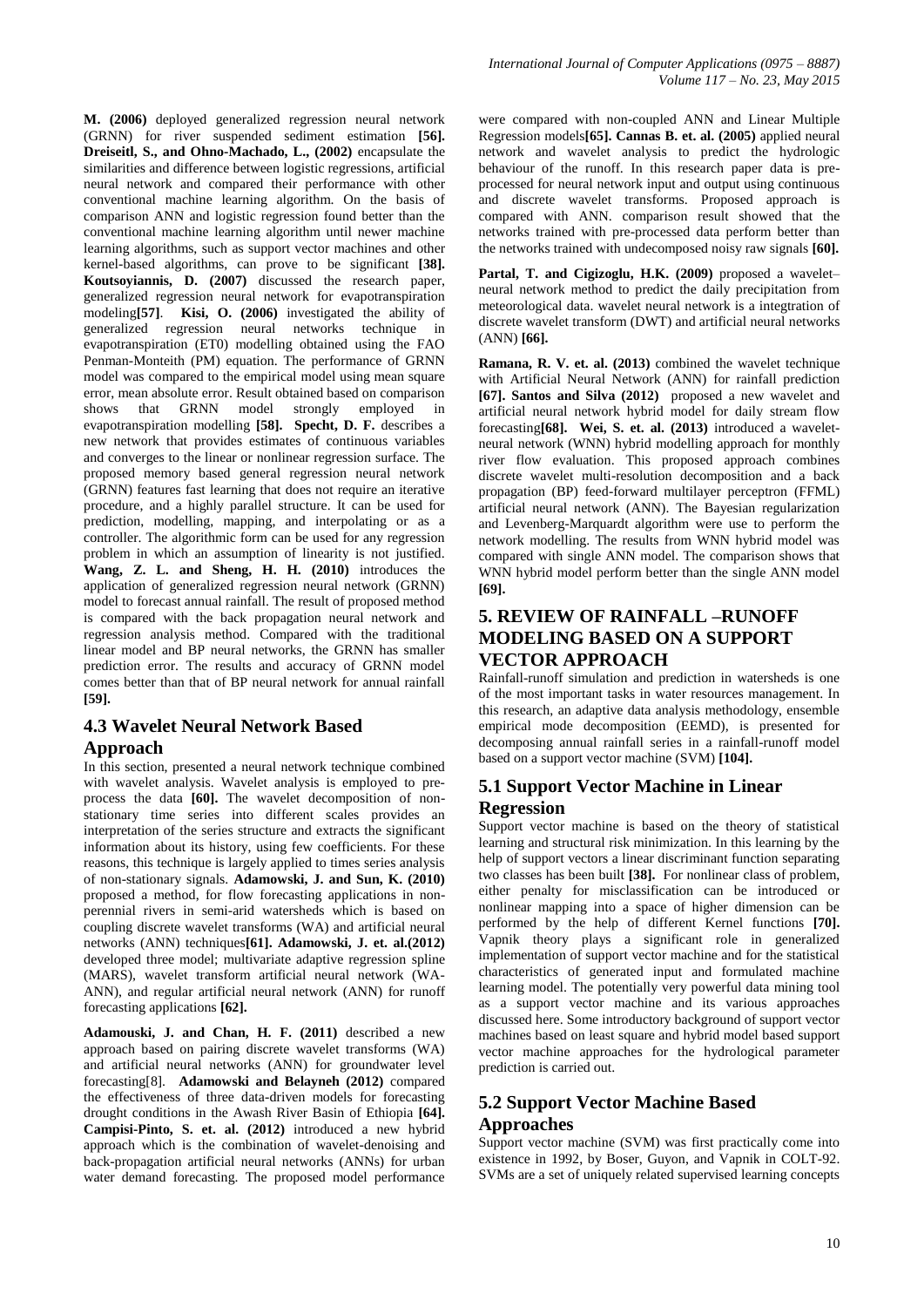used for classification and regression task[**71]**. This theory relates it to a family of generalized linear classifiers. In other way, Support vector machine (SVM) is a binary classification and simple regression data mining tool that uses machine learning concept to maximize forecasting accuracy while automatically avoiding local minima and over fitting to the data. Support Vector Machine can be summarized as a system which use feature space hypothesis concept of a linear functions in a ddimensional space, simulated and trained with a learning algorithm generated from statistical learning theory. There is vast mining tools are available for data analysis, clustering, regression and pattern discovery. One of the tool is Support vector machine so a guide for users for the better understand ability of Support Vector Machines as a widely used classifier and describe the effect of the SVM parameters on the resulting classifier, how to select good values for those parameters, data normalization, factors that affect training time, and software for training SVMs. Author provides the user with a basic understanding of the theory behind SVMs and focus on their use in practice **[72]**. To familiarize the concept of Support Vector Machines for data mining this paper introduce support vector machine and highlight the advantages thereof over existing data analysis techniques **[73].** The modeling of the relationship between rainfall and river discharges of the Fuji River using the SVRBFN is presented. The main advantage of this approach is that the structure of the network can be obtained objectively, as the SVs of the SVM are obtained from the constrained optimization for a given error bound **[74].** Support vector regression is a new regression procedure in water resources for predicting suspended sediments load in rivers **[75].**

A novel regression approach, termed as the Rough Margin Support Vector Regression (RMSVR) network, is the approach to adopt the concept of rough sets to construct the model obtained by SVR and fine tune it with a robust learning algorithm. Simulation results of the proposed approach have shown the effectiveness of the approximated function in discriminating against outliers **[76].** The purpose of the study of the SVM, is to develop a parsimonious model used little operation gage that accurately simulates semi-arid regions by using SVM models **[77].** Recommended learning in hydrological prediction environment are, firstly, to examine the limitations in applying conventional method for evaluating the data driven forecasting model performance, and, secondly, to present the new performance evaluation methods that can be used to evaluate hydrological data-driven forecasting model with consistency and objectively. The Relative Correlation Coefficient (RCC) is used to estimate the forecasting efficiency relative to the naïve model in data driven forecasting **[78].** Support vector machine is a useful tool for knowledgeable data discovery. A novel clustering based Short Term Load Forecasting (STLF) using support vector machine (SVM). The forecasting is performed for the 48 half hourly loads of the next day. The data considered for forecasting contains 2 years of half hourly daily load and daily average temperature. The proposed architecture is implemented in Matlab[**79].** Time series data analysis is a new approach along with weighted support vector machine. Typically nonlinear features are introduced through a nonlinear kernel function. While these studies propose a new feature induction algorithm for SVMs. Specifically, new features are induced iteratively. At each step, it weights training examples differently according to the outputs of the current SVM model. The weighted training examples are then used to train a classification model that becomes a new feature for the SVM model **[20].** The accuracy of support vector machines (SVM), which are regression procedures, in modelling reference to evapotranspiration (ET0). Obtained result comparison reveals that the support vector machines could be employed successfully in modelling the ET0 process **[80].** In this study, four simple dynamic methods and two supervised learning techniques including a linear regression model, a quadratic regression model, an original grey prediction model, a backpropagation neural network model, and an epsilon-SVM regression model were investigated for the forecasting of flood stage one hour ahead for early warning of flooding hazards **[81].**

**Li H.P.(2010) et al** introduced a modified SVM based prediction framework which improves the predictability of the inflow using climate data from the prior period **[14]. Lingras and Butz (2004)** presented unique classifier techniques with support vector machine and rough set theory **[82]. Liong Yui-Shie and S.Chandrasekaran (2002)** study reveals a novel machine learning and regression technique and application of Support Vector Machine as a robust forecasting tool has been shown with its implementation in the Bangladesh flood stage data **[78]. Lin Y.J. et al (2006)** presented SVM as a promising method for hydrological prediction. The SVM prediction model is tested using the long term observation of discharges of monthly river flow discharges in the Manwan Hydropower Scheme. Obtained result demonstrates SVM as a very potential candidate for the long term discharges **[79]. Mamat M and Samad A.S.** compares the performance of Radial Basis Function and Support Vector Regression in time series forecasting. Both methods were trained to produce one step ahead forecasting on two chaotic time series data: Mackey Glass and Set A data**. [83]. Misra et al (2009)** demonstrated to use Support Vector Machines (SVM) to simulate runoff and sediment yield from watersheds. They have simulated daily, weekly, and monthly runoff and sediment yield from an Indian watershed, with monsoon period data, using SVM, a relatively new pattern-recognition algorithm **[84]. Mountrakis et al (2010)** presented a review over remote sensing implementations of support vector machines**[85]. Solomatine P.D. (2002)** described the application of the artificial neural networks, fuzzy rule-based systems, M5 model trees, support vector machine, chaos theory to the problems of water management and control in this research **[86]. Shahbazi and Pilpayeh (2012)** have implemented the concept support vector machine for forecasting of river flow downstream through examining the data collected from upstream. Results have shown that SVM acts well and efficient in preserving the monthly and yearly features **[87]. Torabi M. and Hashemi S. (2012)** presented an approach to forecast three-day ahead hourly electric energy consumption. To exact energy consumption patterns, Neural Network and Support Vector Machine are adapted in a novel manner **[88]. Wu et al (2004)** implement concept of Support Vector Regression (SVR) for the use of identifying prediction of travel time and compare its result to other travel time forecasting method using real highway traffic datasets **[89]. Yang et al (2009)** used the concept of non- stationary and volatile data with localized support vector regression model **[90]. Yi D. and Wei C.** experiment shows that the fitting value which obtains using the return to first would be more precise than directly**[91]. Xian and Zeng** presented a two-phase, efficient, and fair evaluation method for DRMs (digital right management system) basing on SVM. Influence of three difference methods and test set number on evaluation result id discussed **[92]. Yoon H. et al** developed two nonlinear time series models for predicting ground water level fluctuations using artificial neural networks (ANNs) and support vector machines (SVMs). The results of the model performance show that root mean square value of ANN models is lower than those of SVM in model training and testing stages **[93].**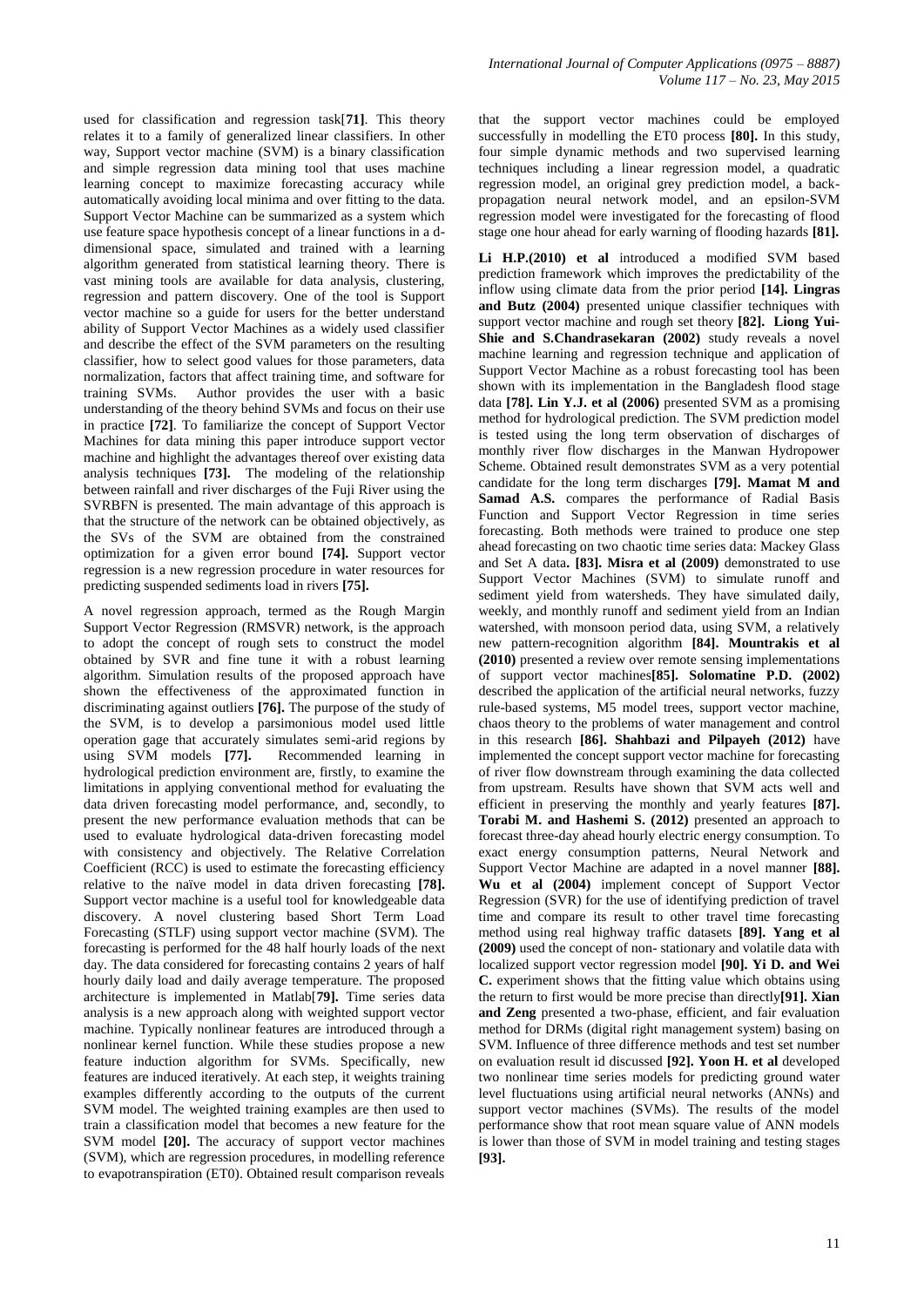#### **5.3 Least Square Support Vector Machine Approach**

Classification problems have arisen in many applications, attracting many researches to develop advanced classifier techniques. A method called Least Square Support Vector Machines (LS-SVM) for pattern recognition and function estimation has been introduced in the framework of statistical learning theory. Since then there is a growing interest on this kernel method for its interesting features. In this section, a least squares version (LS-SVM) is explained. LS-SVM expresses the training in terms of solving a set of linear equations instead of quadratic programming as for the standard SVM case. Iterative training algorithm for LS-SVM based on a conjugate gradient method is then applied. **Bhagwat P. and Maity R (2013)** have been explored potential of least square support vector regression model in the context of streamflow prediction using Hydroclimatic inputs**[72]. Espinoza M.** presented a primal dual formulation of Least Square Support Vector Machine**[74]. Hwang H.S. et al (2012)** presents a Least Square Support vector machine (LS-SVM) approach for forecasting nonlinear hydrological time series. This paper is to examine the feasibility using LS-SVM in the forecasting of nonlinear hydrological time series by comparing it with a statistical method such as Multiple Linear Regression (MLR) and a heuristic method such as a Neural Network using Back-Propagation (NNBP). In the experimental results, LS-SVM showed superior forecasting accuracies and performances to those of MLR and NNBP **[94].** Samsudin et al (2011) projected a new, unique and novel hybrid forecasting model known as GLSSVM, which merges the group technique of data handling and least square support vector machine**[95]. Shabri A. and Suhartono (2012)** investigate the ability of least square support vector machine (LSSVM) model to enhance the accuracy of prediction. Grid search and cross-validation techniques are used to determine the essential LSSVM parameters in the forecasting processes**[96]. Shah Shiloh R.(2005)** described the concept and characteristics of least squares support vector machines and then produced detailed result using Least Square Support Vector Regression which shows significant improvement over Support Vector Machine (SVM) **[97]. Suykens et al (2001)** introduced a unique method which can overcome the drawbacks of sparseness and the estimation of the support vectors values. They also introduce a sparse approximation procedure for weighted and un-weighted version of LS-SVM. The result showed how to obtain robust estimates within the LS-SVM framework in case of outliers and heavy tailed non-Gaussian error distributions **[98].**

#### **5.4 Hybrid Model Approach**

A new comprehensive and more refine approach where machine learning technique and data mining technique are combined together are termed as Hybrid model approach for hydrological prediction. Classification and regression analysis have been performed in an efficient way, leads to a accurate result simulation. In this section, hybrid approach is studied through a various research papers.

In this study **Botsis D. et al (2011)** presented a performance comparison between Support vector regression and multilayer feed-forward neural network models with respect to their forecasting capabilities [**71]**. **Flint and Flint (2012)** proposed an evaluation on the impact of climate change on water resources and scientific components of landscape is a necessary part of this investigation**[75]. Ismail et al (2012)** proposed a innovative hybrid approach based on a combination of two approaches: Self Organizing Map (SOM) and Least Square Support Vector Model (LSSVM), termed as a SOM-LSSVM model for river flow forecasting [99]. **Lin F. et al (2013)** propose a hybrid model approach which joins locally linear embedding algorithm and support vector machine to predict the firms which based on past financial performance of data sets**[100**]. **M. Abbasi (2013)** Study proposed a novel method of forecasting municipal solid waste (MSW) generation **[20]. Ma Xixia et al (2011)** presented a combined hybrid model of chaos theory; wavelet and support vector machine was built to overcome the limitations including challenges in determination of order of nonlinear models and low prediction accuracy which the simulated accuracy is high in runoff forecasting **[80]. Maity R. and Khasid S.S. (2009)** presented an approach for monthly streamflow prediction. In this paper using the concept of hydroclimatological association rainfall-runoff relationship over a catchment is explained **[81][84]. Mohammadi K.et al (2006)** tried to achieve a goal to minimize the error of specific season of the year as well as for the complete series. Goal programming was used to estimate the ARMA model parameters **[14]. Pandhiani and Shabri (2013)** explore the least square support vector and wavelet technique (WLSSVM) in the monthly stream flow forecasting. This is the new hybrid technique. The Root Mean Square Error (RMSE), Mean Absolute Error (MAE) and Correlation(R) statistics are used for evaluating the accuracy of the WLSSVM and WR models[**101].**

**Sivakumar et al (2000)** employed the correlation dimension method, provided preliminary evidence of the existence of Chaos in the monthly rainfall-runoff process at the Gota basin in Sweden **[102]. Wang et al (2010)** presented a SVM model with chaotic genetic algorithm (CGA) as a promising method for hydrological prediction**[103]. Wang W.C. et al (2013)** described an adaptive data analysis methodology, ensembles empirical mode decomposition (EEMD), for decomposing annual rainfall series in a rainfall-runoff model based on a support vector machine (SVM) **[104]. Wei L.H. and Billings A.S. (2006)** proposed the long term prediction of non-linear dynamical time series, based on multiresolution wavelet models, from historically observed data sets is investigated and directed prediction approach is introduced **[105]. Yu X. (2004)** demonstrates a combined application of chaos theory and support vector machine (SVM) in the analysis of chaotic time series with a very large sample data record the various parameters inherent in chaos technique and SVM are optimized, with the assistance of an evolutionary algorithm, to yield the minimum prediction error **[106].**

## **6. REVIEW OF RAINFALL –RUNOFF MODELING BASED ON GENETIC ALGORITHMS APPROACH**

Genetic algorithm (GA) is a new computing paradigm, inspired by Darwin's theory of evolution. Individual's population, each exploring a possible solution to a task which is initially created at random. After that pairs of individuals associated (crossover) to generate offspring for the next generation (**Pujari, 2006).** Genetic algorithm is an adaptive global search method that parodies the metaphor of natural biological evolution. Based on Darwin's theory of evolution, the better sub generation in GA will survive and generate the next generation. Naturally, the best generation will have better presentation to get with the conditions. The method can be applied to an extremely wide range of optimization problems. The genetic algorithm differs from other search methods in that this algorithm searches among a population of points, and works with a coding of the parameter set, rather than the parameter values themselves. It also uses objective function information without any gradient information. Owing to its ability to achieve the global or near global optimum, this algorithm has been applied to a large number of combinatorial optimization problems. The standard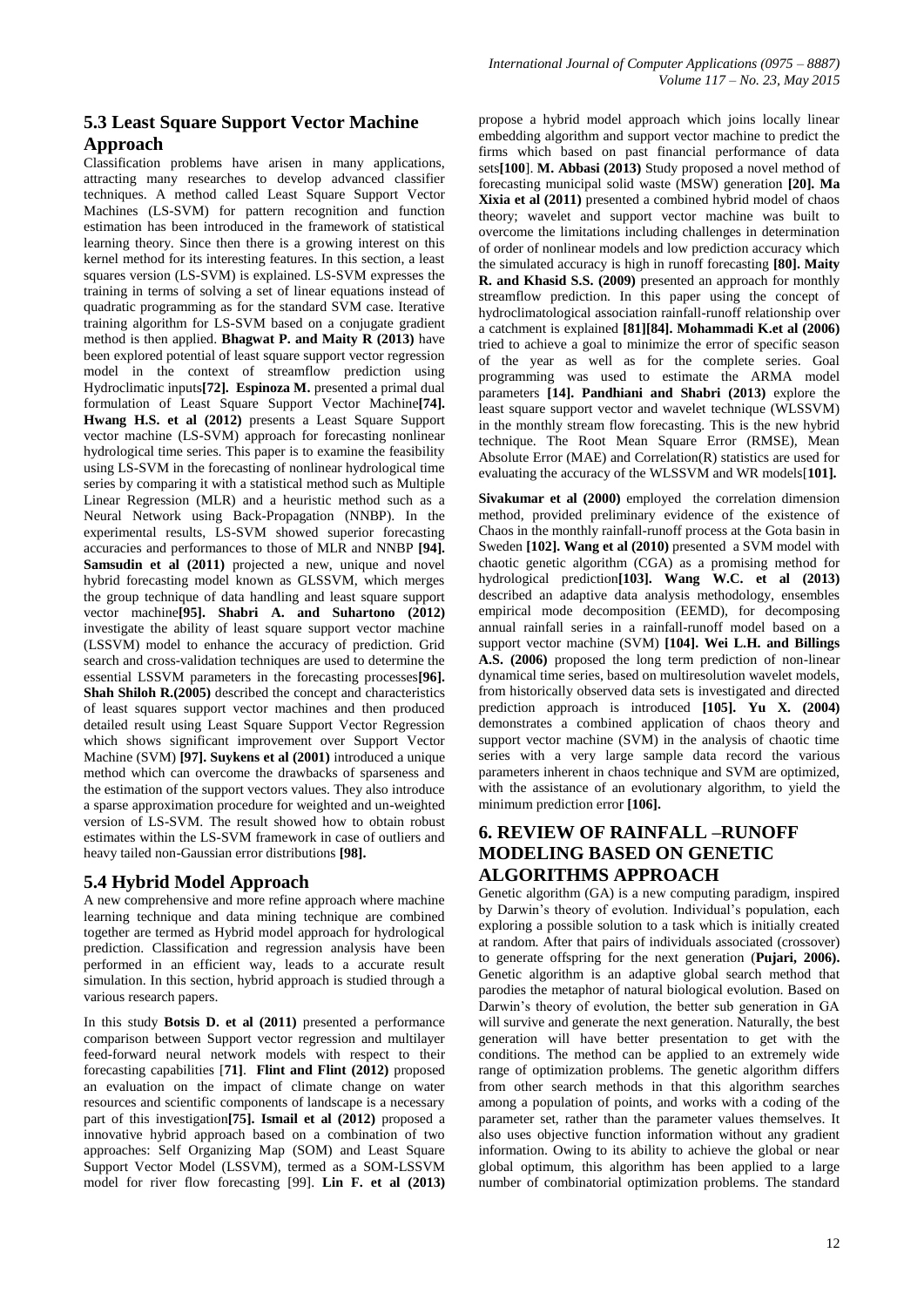genetic algorithm can be defined based on the following equations:

#### $SGA = (C, E, P_0, M, \varphi, \Gamma, \emptyset, T)$

Where  $C$  is the initial population coding scheme;  $E$  is the fitness function;  $P_0$  is the initial population; *M* is the scale of population;  $\varphi$  is the selection operator;  $\Gamma$  is the crossover operator;  $\emptyset$  is the mutation operator; T is the stop criterion. (**Mutao H, 2007)[104].**

GA operates on a population of potential solutions by applying the principle of survival of the fittest to achieve an optimal solution. Every solution in the temporary population is ranked against other solutions based on a fitness criterion. **Li S et al. (2009)** proposed an improved genetic algorithm to solve the disadvantage of the standard genetic algorithms inaccuracy of coding and low-precision. The improved genetic algorithm gets better results in calibration of the three-source XinAnJiang model **[108]. Patil et al. (2012)** compared the ANN, fuzzy logic and genetic algorithms for rainfall- runoff modeling **[109]. Banik et al. (2009)** investigated the development of an efficient model based on Fuzzy logic System for the prediction of monthly monsoon rainfall for a number of stations **[110].** 

#### **7. REVIEW OF RAINFALL –RUNOFF MODELING BASED ON ROUGH SET THEORY AND FUZZY LOGIC APPROACH**

Rough set theory is a mathematical theory to deal with uncertainty and incompleteness of data which was proposed by Pawlak. It is based on the capability of classifying the data observed and measured directly. The Knowledge is based on the ability of classifying objects. For the analysis of knowledge dependency none of other additional information is needed like probability in statics and weight in fuzzy set. On the basis of Rough set theory, single element medium and long term classification forecast model has developed using historical hydrological data. Medium and long term hydrological forecasting are crucial to the optimal distribution and utilization of water resources. The main method for medium and long term forecasting is multi factor forecasts and single factor forecasts.

**Dong et al. (2004)** developed rough set theory based model which reflects the non linear relations between the input and output effectively. The model composed of the decision rules which are very simple and could be comprehended easily and the model is more credible if the quantity of swatches is larger **[111]. Hundecha et al. (2001)** described Fuzzy logic model which is based on the theory of fuzzy sets. In a fuzzy set the boundary is not clearly defined and partial membership of an element is possible. Each element of the set is assigned a membership value which can be between 0 and 1 inclusively. The function that assigned this value is pointed to as the membership function related with the fuzzy set. Fuzzy numbers are special type of fuzzy sets defined on the set of the real numbers. Fuzzy numbers are generally defined by using membership function which have triangular shapes and are given as  $(a_1, a_2, a_3)_T$  such that  $a_1 \le a_2 \le a_3$ , are trapezoidal shapes that are expressed as  $(a_1, a_2, a_3, a_4)_R$  such that  $a_1 \le a_2 \le a_3 \le a_4$  [77]. **Mahabir et al. (2003) proposed a** Fuzzy logic approach could be used to simulate actual component of hydrologic processes such as snowmelt, runoff, evaporation and basin response. On the availability of vast data the fuzzy logic model physically developed. The main objective of this study was to develop the potential viability of an alternate approach for water supply forecasting based on fuzzy logic. Based on fuzzy set theory,

fuzzy logic is being applied in several fields where empirical relationships are not broadly defined [**112]. Alvisi et al. (2006)**  presented data driven water level forecasting models on the basis of fuzzy logic and ANN. The analyses are made with great attention to the reliability and accuracy of each model for water level forecasting **[113]. Shrike et al. (2012)** ANN and Fuzzy logic System based Model was generated. ANN based result applied in fuzzy system for further analysis. Fuzzy system was applied for opening and closing of the Dam gate. This Model is known as Neuro-Fuzzy model is to be prepared for Dam –Gate operation for flood monitoring and control system **[114]**

#### **8. MODEL EVALUATION**

On the basis of literature survey, it is observed that the evaluation of each approaches for both testing and training data are coefficient of determination  $R^2$ , root mean square error (RMSE), relative mean error (RME) and relative absolute error (RAE). These are widely implemented for the evaluation of effective results of time series forecasting [4-5].

#### **9. CONCLUSION AND FUTURE STUDY**

Based on the literature review, it is find out that data based models are an alternative method used for runoff forecasting particularly useful in flood prone area. Multiple linear regression (MLR) and autoregressive moving average (ARMA) models, autoregressive integrated moving average (ARIMA) are probably the most common data based methods currently employed for forecasting runoff . Data based artificial intelligence models like ANN; SVM can also be developed with limited data and without a priori knowledge of the mathematical relationships interlinking inputs with outputs. Based on the review, it is observed that available models have limitations of times; effective only for site specific, expensive in data collection, lack of security and data transferability in similar watershed. After critical review of the literature, it is observed that there are very few mathematical and computational models available to predict real time hydrological forecast objectives i.e., to provide livelihood security through flood management especially designed for degraded and flood prone areas. Also there is scarcity of model for prediction of livelihood security with respect to holistic development of environmental economic and socio-economic yield.

There are several potential directions for future research. First we would like to investigate what measures best reflect the performance of existing models. Second we try to develop a rainfall-runoff model and improve the hydrological prediction with maximum accuracy.

#### **10. REFERENCES**

- [1] Chaubey V., Mishra S. and Pandey, S. K. (2014), Time series data mining in real time surface runoff forecasting through support vector machine, IJCA(0975- 8887), ISBN : 973-93-80882-93-2, 98(3), PP 23-28. Doi> 10.5120/17163-7223. ISBN: 973-93-80882-93-2.
- [2] Gupta, P., Mishra, S., and Pandey, S. K. (2014), Time series data mining in rainfall forecasting using artificial neural network, IJSET (ISSN: 2277-1581), 3(8), pp 1060- 1065.
- [3] Mishra,S., Tiwari,H. L., Shukla J. P. and Purvia,R. (2014), Estimation of runoff and flood risk in the Narmada River Basin using hydrological time series data mining, in 19th International conference on "Hydraulics, Water Resources, Coastal & Environmental Engineering (HYDRO 2014 INTERNATIONAL)", MANIT, Bhopal.
- [4] Mishra, S. Gupta, P., Pandey, S.K., Shukla, J.P. (2014), An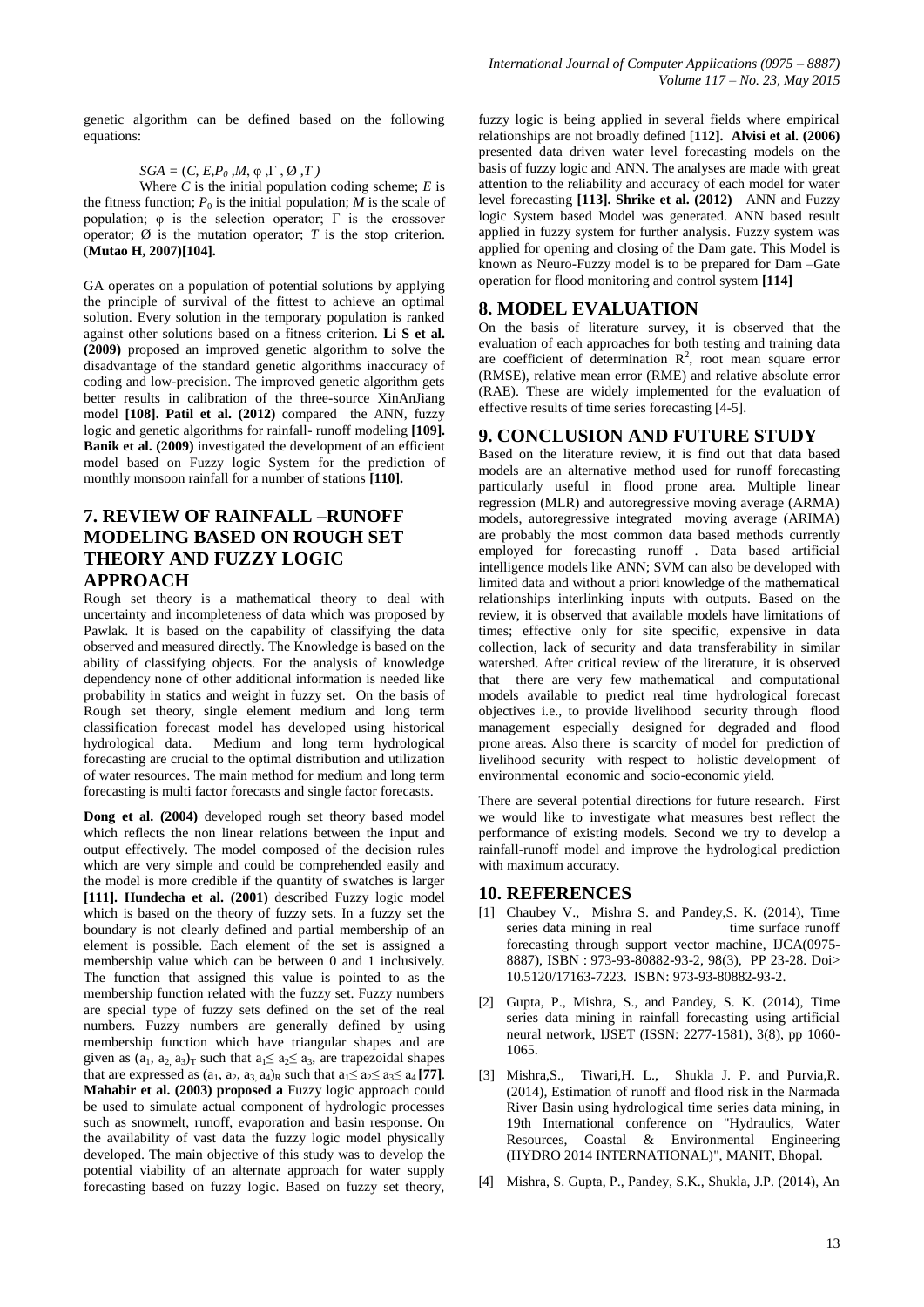Efficient Approach of Artificial Neural Network in Runoff Forecasting, IJCA, 92(5), PP 9-15. Doi> 10.5120/16003- 4991.

- [5] Mishra,S., Chaubey,V., Pandey,S. K . and Shukla,J. P. (2014), "An efficient approach of Support vector machine in runoff forecasting", IJSER (0975-8887), ISSN 2229-5518 , 5(3) PP. 158-167.
- [6] Mishra, S., Dwivedi, V.K., Sarvanan, C. and Pathak, K. K. (2013), "Pattern Discovery in Hydrological Time Series Data Mining during the Monsoon Period of the High Flood Years in Brahmaputra River Basin", IJCA(0975-8887), doi-10.5120/11397-6698, 67(6), pp 7-14.
- [7] Mishra,S., Saravanan,C.and Dwivedi,V. K. (2014), Estimation of flood magnitude and flood risk in the Brahmaputra river basin using hydrological time series data mining in the Brahmaputra river basin using hydrological time series data mining, International conference *on decision support systems for early warning and mitigation of disaster* (DSS-EWMD), NIT Durgapur.
- [8] Mishra,S., Sarvanan,C., Dwivedi,V. K. and Shukla,J. P. (2014), Rainfall prediction using hydrological time series data mining, published in national workshop on ―Technologies for Sustainable Rural Development-Having Potential for Socio-economic Upliftment" during July, 04-05, 2014 at CSIR-AMPRI, Bhopal, pp. 403-408.
- [9] Mishra,S., Shukla,J. P., Saravanan,C., Dwivedi V. K. and Pathak, K. K. (2013), "An Innovative Approach of Data Mining Techniques in Stream Flow Forecasting" ISCA-ISC-2013-5CITS-05, Souvenir of 3rd International Science Congress, Coimbatore, India,  $8^{\text{th}} - 9^{\text{th}}$ .
- **[10]** Mishra,S., Majumder S. and Dwivedi V. K. (2011), ―PATTERN DISCOVERY IN HYDROLOGICAL TIMESERIES DATA MINING " in a Sustainable Water resources Management And Climate Change Adaptation, II, pp.107-115, NIT Durgapur.
- [11] Mishra, S., Sarvanan, C. ,Dwivedi, V.K., and Pathak, K. K. (2014), "Discovering Flood Recession Pattern in Hydrological Time Series Data Mining during the Post Monsoon Period", IJCA(0975-8887), ISBN : 973-93-80880-78-3, 90(08), PP 35-44 doi-10.5120/15597-4375.
- [12] Mishra, S., Sarvanan,C., Dwivedi, V. K. and Pathak,K. K. (2015), "Discovering Flood Rising Pattern in Hydrological Time Series Data Mining during the Pre Monsoon Period", Indian. J.of Zeo-Marine Science, 44(3).
- [13] Purviya, R., Tiwari, H. L. Mishra, S. (2014), <sup>"</sup>Application of Clustering Data Mining Techniques in Temporal Data Sets of Hydrology: A Review", IJSET(ISSN:2277-1581), 3(4), pp 360-365.
- [14] Mohammadi, K., Eslami, R.H. and Kahawita, R. (2006), Parameter estimation of an ARMA model for river flow forecasting using Goal programming, ELSEVIER Sciences, Journal of Hydrology 331, pp 293-299.
- [15] Abhishek, K., Kumar, A., Ranjan, R., and Kumar, S. (2012), A Rainfall Prediction Model using Artificial Neural Network, IEEE.
- **[16]** Abrahart, R. J., See, L. & Kneale, P. E. (1999), Using pruning algorithms and genetic algorithms to optimise network architectures and forecasting inputs in a neural network rainfall-runoff model, journal of hydroinformatics.
- [17] Adamowski, J. and Karapataki, C. (2010), Comparison of Multivariate Regression and Artificial Neural Networks for Peak Urban Water-Demand Forecasting: Evaluation of Different ANN Learning Algorithms, ASCE
- [18] Adamowski, J. F. (2008), Peak Daily Water Demand Forecast Modeling Using Artificial Neural Networks, ASCE.
- [19] Mittal, P., Chowdhury, S., Roy, S., Bhatia, N., and Srivastav, R. (2012), Dual Artificial Neural Network for Rainfall-Runoff Forecasting, Journal of Water Resource and Protection, 4, pp 1024-1028.
- [20] Abbasi,M. Abduli, M.A., Omidvar, B. and Baghvand, A. (2013), Forecasting Municipal Solid waste Generation by Hybrid Support Vector Machine and Partial Least Square Model, Int. J. Environ. Res., 7(1), pp 27-38, ISSN: 1735- 6865.
- [21] Ramoni, M.,Sebastiani, P. and Cohen, P. (2000), Multivariate clustering by dynamics, Proceedings of the 2000 National Conference on Artificial Intelligence (AAAI-2000), San Francisco, CA, pp 633–638.
- [22] Wijk, J. J. van and Selow, E. R. Van (1999), Cluster and calendar based visualization of time series data, Proceedings of IEEE Symposium on Information Visualization, San Francisco, CA, pp25–26.
- [23] Vlachos, M.,Lin, J. and Keogh, E. (2003), A wavelet based anytime algorithm for k-means clustering of time series, Proceedings of the Third SIAM International Conference on Data Mining, San Francisco, CA, May 1–3.
- [24] Li, C. And Biswas, G. (1999), Temporal pattern generation using hidden Markov model based unsupervised classification, in: D.J. Hand, J.N. Kok, M.R. Berthold (Eds.), Lecture Notes in Computer Science, vol. 164, IDA '99, Springer, Berlin, pp 245–256.
- [25] Liao, T. W. (2005), Clustering of time series data—a survey, Pattern Recognition Society.
- [26] Agarwal, P., Alam Afshar, M. And Biswas, R. (2010), Analysing the agglomerative hierarchical Clustering Algorithm for Caegorical Attributes, IJJMT, 1(2), pp 186- 190.
- [27] Hall, M.J., Minns, A.W. and Ashrafuzzaman, A.K.M., (2002), The application of data mining techniques for the regionalization of hydrological variables, Hydrology and Earth System Sciences, 6(4), 685–694.
- [28] Mujumdar, P. P. and Kumar, D. N., 1990 "Stochastic models of streamflow: some case studies", *Hydrological Sciences Journal*, vol. 35,4.
- [29] Wang, C. W., Chau, W. K., Cheng, T. C. and Qiu, Lin (2009), A comparison of performance of several artificial intelligent methods for forecasting monthly discharge time series, Journal of Hydro, 374(3-4), pp 294-306.
- [30] Makridakis, S. and Hison, M., 1995 "ARMA MODELS and The Box Jenkins methodology" by revised version of 95/33/TM.
- [31] Agarwal, A. and Singh, R.D. (2004), Runoff Modelling Through Back Propagation Artificial Neural Network With Variable Rainfall-Runoff Data, Water Resources Management, 18, pp 285–300.
- [32] Boudaghpour, S., Bagheri, M., and Bagheri, Z.,2014,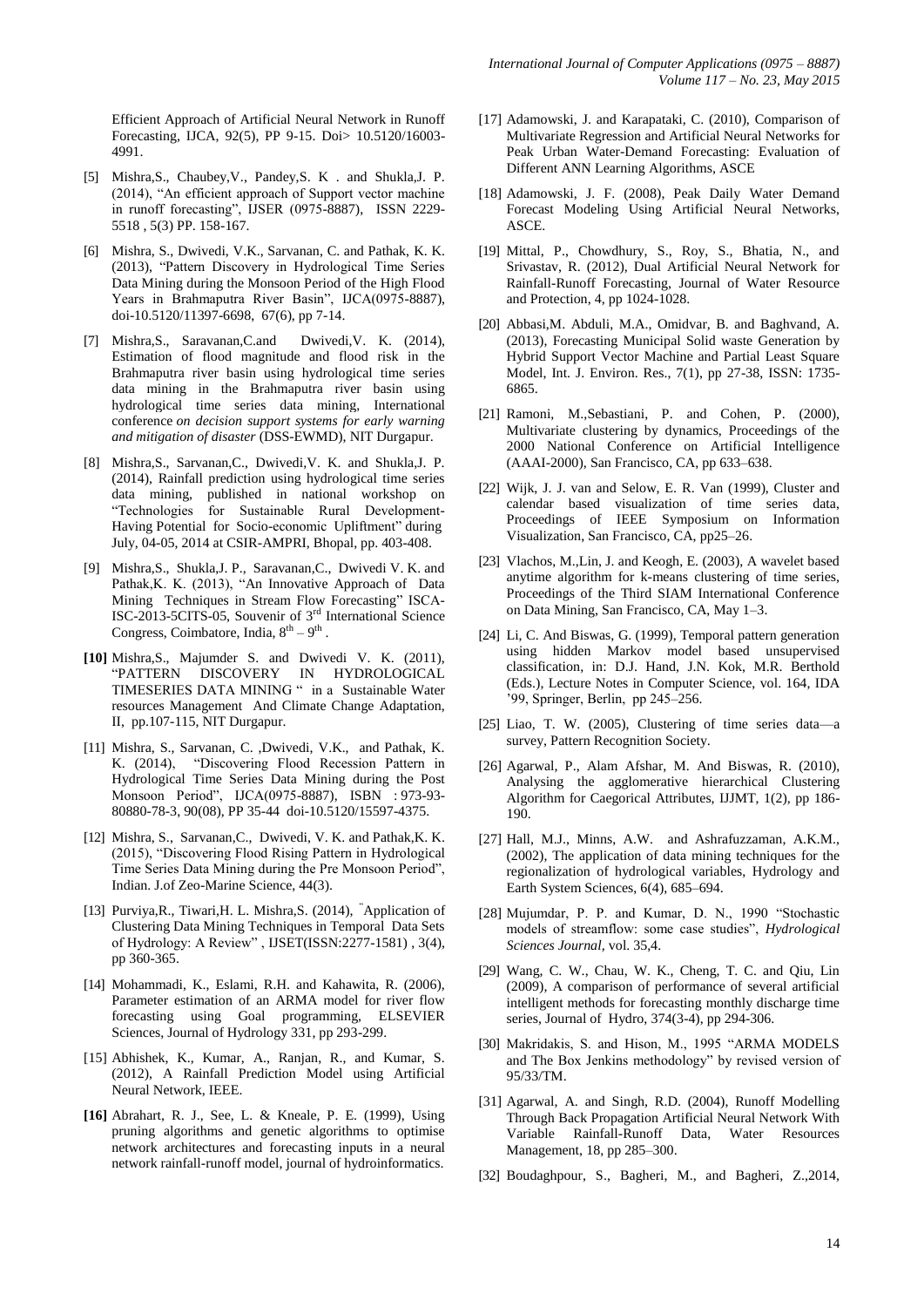―Using Stochastic Modeling Techniques to Predict the Changes of Total Suspended Solids and Sediments in Lighvan Chai Catchment Area in Iran", *Journal of River Engineering*, Vol. 2 , Issue 1.

- [33] Tesfaye, Y. G., Meerschaert, M. M. and Andersonet, P. L., 2006 "Identification of periodic autoregressive moving average models and their application to the modelling of river flows‖, *Water Resources Research*, Vol. 42, p.p. no 1-11.
- [34] Musa, J. J. 2013 "Stochastic Modelling of Shiroro River Stream flow Process", *AJER*, Vol-02, Issue-06, pp-49-54.
- [35] E. Toth, Brath, A., and Montanari, A., 2000 "Comparison of short-term rainfall prediction models for real-time flood forecasting", *Journal of Hydrology*, Vol -239, p.p. no.132– 147.
- [36] Chakraborty, S., Denis, D.M., and Sherring, A. ―Development of Time Series Autoregressive Model for prediction of rainfall and runoff in Kelo Watershed Chhattisgarh‖, *International Journal of Advances in Engineering Science and Technology*, Vol- 2, p.p. no. 153- 163.
- [37] Devi, C. J., Reddy, B. S. P., Kumar, K. V., Reddy, B. M., and Nayak, N. R. (2012), ANN Approach for Weather Prediction using Back Propagation, IJETT.
- [38] Dreiseitl, S., and Ohno-Machado, L. (2002), Logistic regression and artificial neural network classification models: a methodology review, SCIENCE DIRECT.
- [39] Edossa, D. C., Mukand, S., Babel, Forecasting Hydrological Droughts Using Artificial Neural Network Modeling Technique.
- [40] Hsieh, B. B., Bartos, C. C. L., and Zhang, B. , USE OF ARTIFICIAL NEURAL NETWORKS IN STREAMFLOW PREDICTION SYSTEM.
- [41] Kumar, R., and Yadav, G. S. (2013), Forecasting of Rain Fall in Varanasi District, Uttar Pradesh Using Artificial Neural Network, JECET.
- [42] Kumarasiri, A. D., and Sonnadara, U. J. (2008), Performance of an artificial neural network on forecasting the daily occurrence and annual depth of rainfall at a tropical site, Hydrological process, 22, pp 3535–3542
- [43] Luc, K. C., Ball, J. E., and Sharma, A. (2001), An Application of Artificial Neural Networks for Rainfall Forecasting, ELSEVIER, 33(6–7), pp *683–693*.
- [44] Machado, F., Mine, M., Kaviski, E., and Fill, H. (2011), Monthly rainfall–runoff modelling using artificial neural networks, Hydrological Sciences Journal, 56(3).
- [45] Maier, H. R., Jain, A.,Dandy, G.C.and Sudheer, K. P. (2010), Methods used for the development of neural networks for the prediction of water resource variables in river systems: Current status and future directions, environmental modeling & software, 25, pp 891-909.
- [46] Minns, A. W., and Hall, M. J. (1996), artificial neural networks as rainfall runoff models, Hydrological Sciences Journal.
- [47] Mutlu, E., Chaubey, I., Hexmoor, H., and Bajwa, S. G. (2008), Comparison of artificial neural network models for hydrologic predictions at multiple gauging stations in an agricultural watershed, Hydological Process.
- [48] Raman, H. and Sunilkumar, N. (1995), Multivariate modelling of water resources time series using artificial neural networks, Hydrological Sciences Journal, 40(2).
- [49] Riad, S. Mania, J., Bouchaou, L., and Najjar, Y. (2004), Rainfall-Runoff Model Using an Artificial Neural Network Approach, Mathematical and Computer Modelling 40 pp 839-846.
- [50] Sarkar, A. And Kumar, R. (2012), Artificial Neural Network for Event Based Rainfall-Runoff modelling, Journal of Water Resource and Prediction, 4, pp 891-897.
- [51] Shamseldin, A. Y., Nasr, A. E. and O'Connor, K. M. (2002), Comparison of different forms of the Multi-layer Feed-ForwardNeural Network method used for river flow forecasting, Hydrology and Earth System Sciences, 6(4), pp 671–684.
- [52] Sharda, V. N., Patel, R. M., Prasher, S.O., Ojasvi, P.R., and Prakash, C. (2006), Modeling runoff from middle Himalayan watersheds employing artificial intelligence techniques, agricultural water management 83, pp 233 – 242.
- [53] Srinivasulu, S. and Jain, A. (2006), A comparative analysis of training methods for artificial neural network rainfallrunoff models, applied soft computing, 6, pp 295-306.
- [54] Wu, J.S., P.E., Asce, M., Han, J., Annambhotla, S. and Bryant, S. (2005), Artificial neural network for forecasting watershed runoff and stream flows, Journal of Hydrologic Engineering, pp 216-222.
- [55] Cigizoglu, H. K. (2005), Generalized regression neural network in monthly flow forecasting, Civil Engineering and Environmental Systems, 22 (2).
- [56] Cigizoglu, H. K., and Alp, M. (2006), Generalized regression neural network in modelling river sediment yield, ELSEVIER
- [57] Koutsoyiannis, D. (2007), Discussion of "Generalized regression neural networks for evapotranspiration modelling, IAHS.
- [58] Kisi, O. (2006), Generalized regression neural networks for evapotranspiration modelling, IAHS.
- [59] Wang, Z. L., and Sheng, H. H. (2010), Rainfall Prediction Using Generalized Regression Neural Network: Case study Zhengzhou, IEEE.
- [60] Cannas, B., Fanni, A., Sias, G., Tronci, S., and Zedda, M. K. (2005), River flow foreasting using neural networks and wavelet analysis, European Geosciences Union.
- [61] Adamowski, J. and Sun, K. (2010), Development of a coupled wavelet transform and neural network method ofr flow forecasting of non-perennial rivers in semi-arid watershed, ELSEVIER
- [62] Adamowski, J., Chan, H. F., Prasher, S. O., and Sharda, V. N. (2012), Comparison of multivariate adaptive regression splines with coupled wavelet transform artificial neural networks for runoff forecasting in Himalayan microwatersheds with limited data, IWA.
- [63] Adamouski, J., and Chan, H. F. (2011), A wavelet neural network conjunction model for groundwater level forecasting, ELSEVIER
- [64] Belayneh, A., and Adamowski, J. (2012), Standard precipitation index drought forecasting using Neural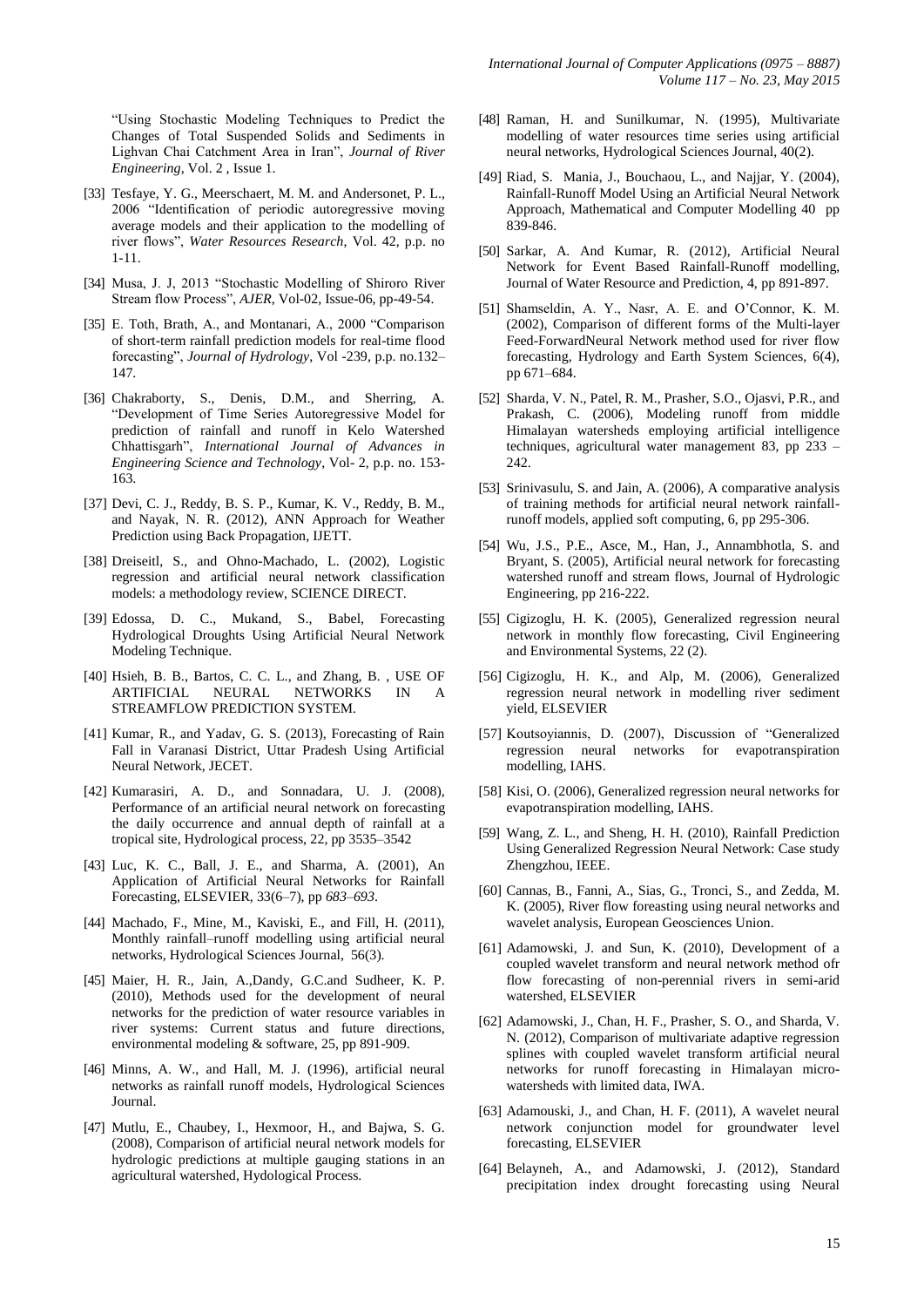Networks, Wavelet Neural Networks, and Support Vector Regression, Applied Computational Intelligence and Soft Computing Volume 2012 Article ID 794061, 13 pages.

- [65] Campisi-Pinto, S., Adamouski, J., and Oron, G. (2012), Forecasting UrbanWater Demand ViaWavelet-Denoising and Neural Network Models. Case Study: City of Syracuse, Italy, Springer, 26(12) pp 3539-3558.
- [66] Partal, T., and Cigizoglu, H. K. (2009), Prediction of daily precipitation using wavelet–neural networks, IAHS.
- [67] Ramana, R. V., Krishna, B., Kumar, S. R., and Pandey, N. G. (2013), Monthly Rainfall prediction using wavelet neural network analysis, Springer.
- [68] Santos, C.A.G. and da Silva, G.B.L.(2014), Daily streamflow forecasting using a wavelet transform and artificial neural network hybrid models,HydrologicalSciences.JournalJournaldesSciencesH ydrologiques,59(2),PP.312324,http://dx.doi.org/10.1080/02 626667.2013.800944
- [69] Wei, S., Yang, H., Song, J., Abbaspour, K., and Xu, Z. (2013), A wavelet-neural network hybrid modeling approach for estimating and predicting river monthly flows, IAHS.
- [70] Aggarwal, N. & Aggarwal, K. (2012), A Mid-Point based K-mean Clustering Algorithm for Data mining, IJCSE, 4(06) .
- [71] Botsis, D., Latinopulos, P. and Diamantaras, K. (2011), Rainfall-Runoff Modeling Using Support Vector Regression and Artificial Neural Networks, CEST2011-Rhodes, Ref No. XXX, Greece.
- [72] Bhagwat, P. and Maity, R. (2013), Hydroclimatic stream flow prediction using Least Square Support Vector Regression, ISH Journal of Hydraulic Engineering, 19(3) , pp 320-328.
- [73] Cimen, M. (2008), Estimation of daily suspended sediments using support vector machines, Journal of Hydrological Sciences, l.53 (3).
- [74] Espinoza, M., Johan, A. K. Suykens and Bart De Moor. (2006), Load Forecasting using Fixed-Size Least Squares Support Vector Machines.
- [75] Flint, E.L. and Flint, L. A. (2012), Downscaling future climate scenarios to fine scales for hydrologic and ecological modeling and analysis, Ecological Processes, A Springer Open Journal. http://www. ecologicalprocesses.com/content/1/1/2.
- [76] Lai, H.C. and Tseng, H.M. (2010), Comparison of regression models, grey models, and supervised learning models for forecasting flood stage caused by typhoon events, Journal of the Chinese Institute of Engineers, 33(4), pp 629-634.
- [77] Li, H.P., Kwon, H.H., Sun, L., Lall, Upmanu and Kao, J. J. (2010), A modified support vector machine based prediction model on streamflow at the Shihmen Reservoir, Taiwan, International Journal Of Climatology 30, pp 1256- 1268.
- [78] Liong, Y.S. and Chandrasekaran, S. (2002), Flood Stage Forecasting With Support Vector Machines, Journal of the American Water Resources Association, 38(1).
- [79] Lin, Y.J., Cheng, T.C. and Chau, W.K. (2006), Using support vector machines for long term discharge prediction, Hydrological Science Journal, 51(4), pp599- 612.
- [80] Ma, Xixia, Ping, J., Yang, L., Yan, M. and Mu, H. (2011), Combined model of chaos theory, wavelet and support vector machine for forecasting runoff series and its application, IEEE 978-1-61284-340-7/11.
- [81] Maity, R. and Khasid, S.S. (2009), Hydroclimatological approach for monthly streamflow prediction using genetic programming, ISH Journal of Hydraulic Engineering, 15(2).
- [82] Lingras, P. and Butz, C. (2004), Interval set Classifiers using Support Vector Machines, IEEE, 0-7803-8376-1/04.
- [83] Mamat, M. and Samad, A.S., Performance of Radial Basis Function and Support Vector Machine in Time Series Forecasting.
- [84] Misra, D., Oommen, T., Agarwal, A., Mishra, S.K. and Thompson, M.A. (2009), Application and analysis of support vector machine based simulation for runoff and sediment yield, ELSEVIER Science: 103(2009), pp 527- 535.
- [85] Mountrakis, G., Im, J. and Ogole, C. (2010), Support vector machines in remote sensing: A review, ISPRS Journal of Photogrammetry and Remote Sensing, doi:10.1016/j.isprsjprs.2010.11.001.
- [86] Solomatine, P.D. (2002), Computational intelligence techniques in modeling water systems: some applications, IEEE, 0-7803-7278-6/02.
- [87] Shahbazi, N.A. and Pilpayeh, A. R. (2012), River flow forecasting using support vector machines, 14<sup>th</sup> ISCCBE, Moscow, Russia.
- [88] Torabi, M. and Hashemi, S. (2012), A Data Mining paradigm to Forecast Weather Sensitive Short-Term Energy Consumption, IEEE 978-1-4673-1479-4/12.
- [89] Wu, H.C., Ho, M.J. and Lee, T.D. (2004), Travel-Time Prediction with Support Vector Regression, IEEE Transactions on Intelligent Transportation Systems, 5(4), 1524-9050/04.
- [90] Yang, H., Huang, K., King, I. and Lyu, R.M. (2009), Localized support vector regression for time series prediction, ELSEVIER Sciences Neurocomputing 72, pp 2659-2669.
- [91] Yi, D., Wei, C. and Shengfeng, L. (2011), A new Regression Method Based on SVM classification, Eighth International Conference on Fuzzy Systems and Knowledge Discovery, 978-1-61284-181-6/11.
- [92] Xian, M.G. and Zeng, Q.B., (2008), A novel evaluation method basing on support vector machines, IEEE 978-0- 7695-3134-2/08.
- [93] Yoon, H., Jun, C.S., Hyun, Y., Bae, O.G. and Lee, K.K. (2011), A comparative study of artificial neural network and support vector achiness for predicting groundwater levels in a costal aquifer, ELSEVIER Sciences, Journal of Hydrology No. 396, pp 128-138.
- [94] Hwang, H. S, Ham, H. D. and Kim, H. J. (2012), A new measure for assessing the efficiency of hydrological data-driven forecasting models, Hydrological Sciences Journal, 57(7), pp 1257-1274.
- [95] Samsudin, R., Ismail, S. and Shabri, A. (2011), "A Hybrid Model of Self-Organizing Maps (SOM) and Least Square Support Vector Machine (LSSVM) for Time-Series Forecasting," Expert Systems with Applications, 38(8),